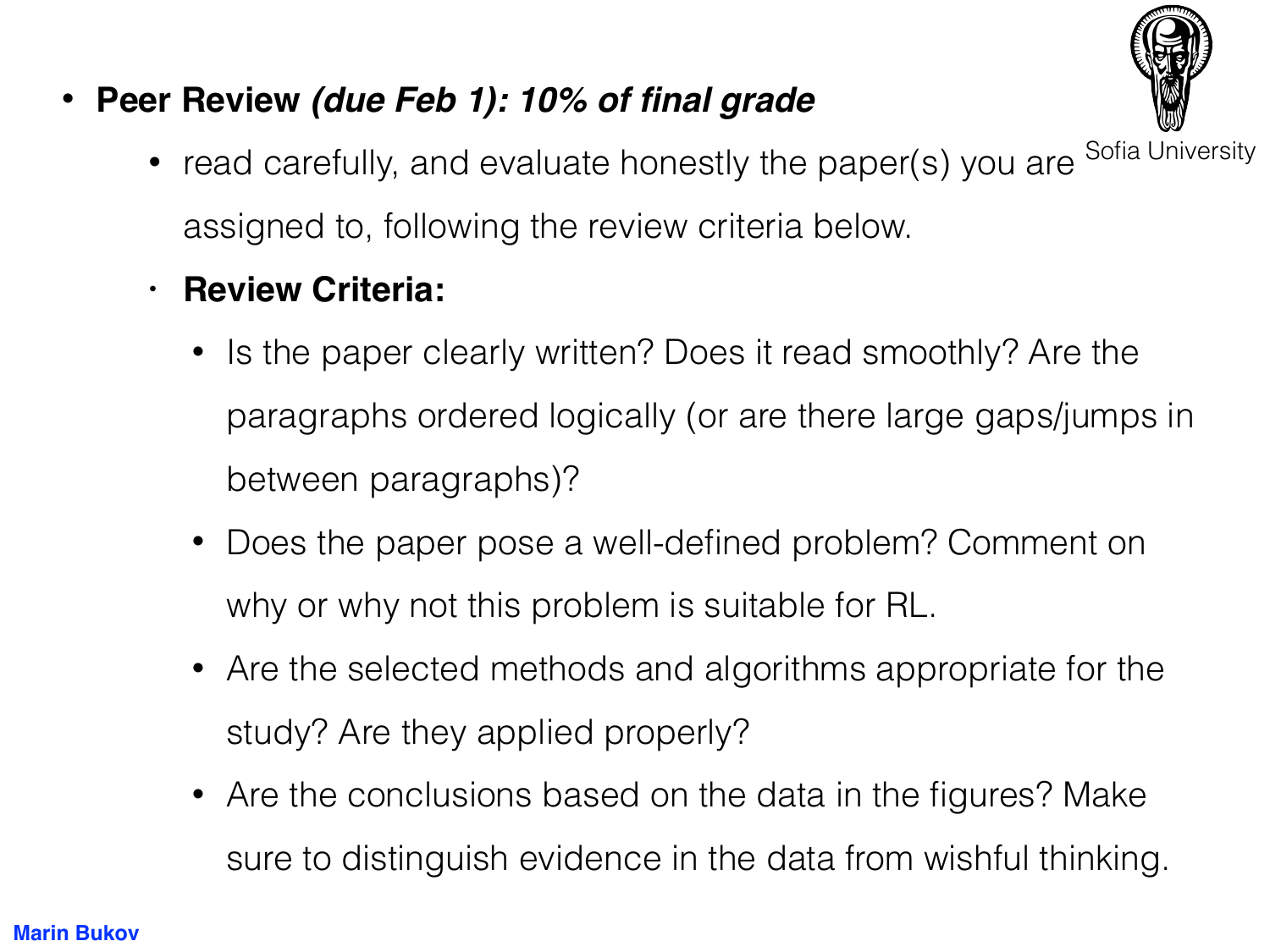• **Peer Review** *(due Feb 1): 10% of final grade*

## **• Review Criteria (continued):**



- Are all equations correct? Are the main results solid? Would you be able to reproduce them from the information provided in the paper (given enough time)?
- Evaluate the scientific potential of the paper: are the results likely to influence the community? Are they ground-breaking (i.e. do they push the understanding in the field) or simply incremental (i.e. just apply existing methods and describe what happens)?
- Make sure to **give explicit examples / suggestions** for every critique point you raise. Quote sentences from the paper if necessary to let authors easily locate the problem.

## **Marin Bukov**